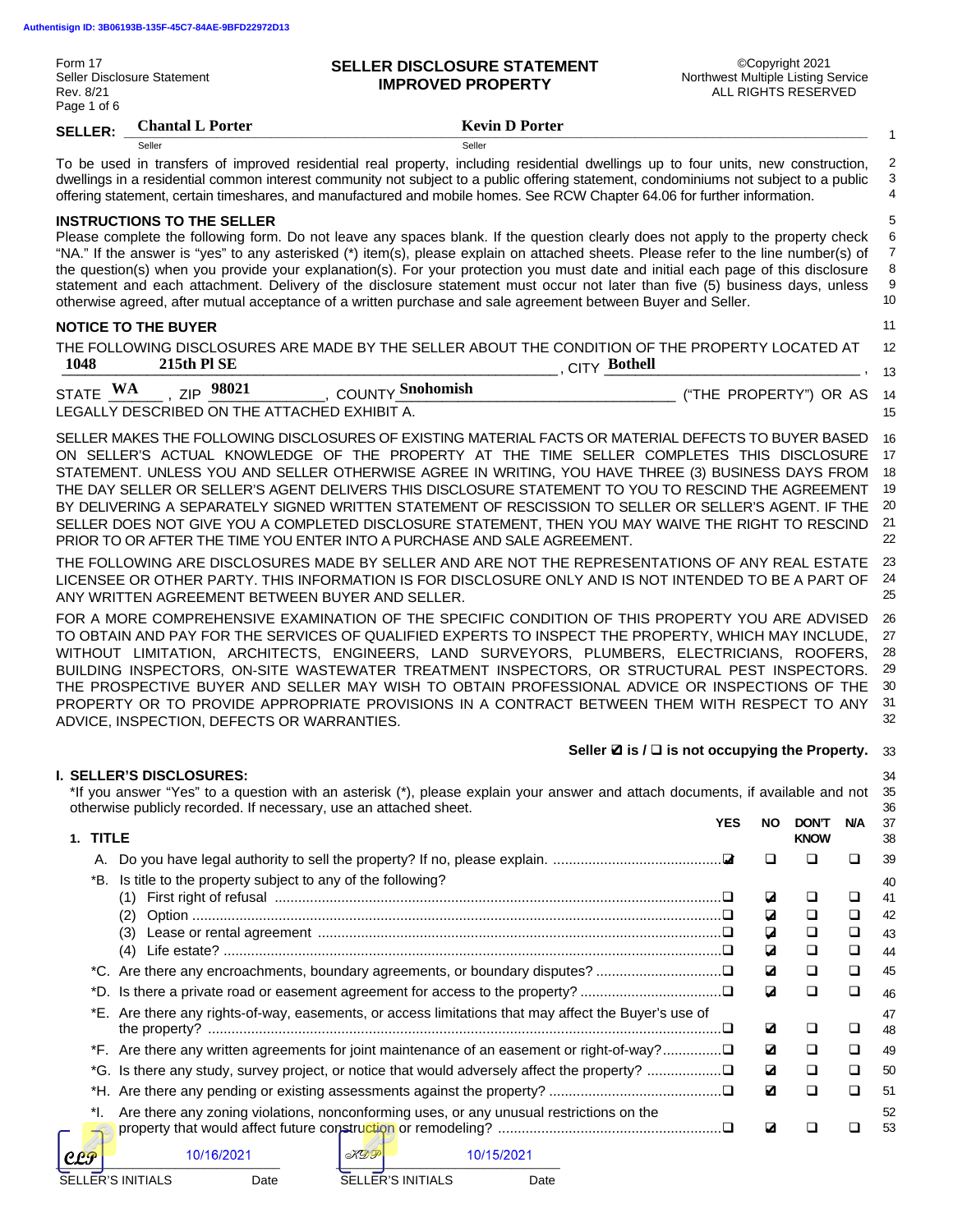| Form 17                     | <b>SELLER DISCLOSURE STATEMENT</b> | CODyright 2021                     |
|-----------------------------|------------------------------------|------------------------------------|
| Seller Disclosure Statement | <b>IMPROVED PROPERTY</b>           | Northwest Multiple Listing Service |
| Rev. 8/21                   |                                    | ALL RIGHTS RESERVED                |
| Page 2 of 6                 | (Continued)                        |                                    |

|    |                                                                                                                                                                                                                                                                                                                                                                                                                                                       | <b>YES</b> | <b>NO</b><br>Ø          | <b>DON'T</b><br><b>KNOW</b><br>❏ | <b>N/A</b><br>$\Box$ | 54<br>55<br>56             |
|----|-------------------------------------------------------------------------------------------------------------------------------------------------------------------------------------------------------------------------------------------------------------------------------------------------------------------------------------------------------------------------------------------------------------------------------------------------------|------------|-------------------------|----------------------------------|----------------------|----------------------------|
|    | *K. Are there any covenants, conditions, or restrictions recorded against the property?                                                                                                                                                                                                                                                                                                                                                               |            | $\Box$                  | $\Box$                           | $\Box$               | 57                         |
|    | NOTICE TO BUYER: Covenants or deed restrictions based on race, creed, sexual orientation,<br>or other protected class were voided by RCW 49.60.224 and are unenforceable. Washington<br>law allows for the illegal language to be struck by bringing an action in superior court or by the<br>free recording of a restrictive covenant modification document. Many county auditor websites<br>provide a short form with instructions on this process. |            |                         |                                  |                      | 58<br>59<br>60<br>61<br>62 |
|    | 2. WATER                                                                                                                                                                                                                                                                                                                                                                                                                                              |            |                         |                                  |                      | 63                         |
|    | A. Household Water                                                                                                                                                                                                                                                                                                                                                                                                                                    |            |                         |                                  |                      | 64                         |
|    | (1) The source of water for the property is: $\blacksquare$ Private or publicly owned water system<br>$\Box$ Private well serving only the subject property $\Box$ Other water system                                                                                                                                                                                                                                                                 |            |                         |                                  |                      | 65<br>66                   |
|    |                                                                                                                                                                                                                                                                                                                                                                                                                                                       |            | $\Box$                  | $\Box$                           | Ø                    | 67                         |
|    | *(2) Is there an easement (recorded or unrecorded) for access to and/or maintenance of the                                                                                                                                                                                                                                                                                                                                                            |            | Ø                       | ❏                                | $\Box$               | 68<br>69                   |
|    |                                                                                                                                                                                                                                                                                                                                                                                                                                                       |            | Ø                       | □                                | $\Box$               | 70                         |
|    | (4) During your ownership, has the source provided an adequate year-round supply of potable water?                                                                                                                                                                                                                                                                                                                                                    |            | □                       | ❏                                | $\Box$               | 71<br>72                   |
|    | If yes, are they: □ Leased □ Owned                                                                                                                                                                                                                                                                                                                                                                                                                    |            | ☑                       | $\Box$                           | $\Box$               | 73<br>74                   |
|    | *(6) Are there any water rights for the property associated with its domestic water supply, such                                                                                                                                                                                                                                                                                                                                                      |            |                         |                                  |                      | 75                         |
|    |                                                                                                                                                                                                                                                                                                                                                                                                                                                       |            | ন্                      | $\Box$                           | $\Box$               | 76                         |
|    | (a) If yes, has the water right permit, certificate, or claim been assigned, transferred, or changed? $\square$                                                                                                                                                                                                                                                                                                                                       |            | ❏                       | ❏                                | ₫                    | $77\,$                     |
|    | *(b) If yes, has all or any portion of the water right not been used for five or more successive years? $\square$                                                                                                                                                                                                                                                                                                                                     |            | ❏                       | □                                | Ø                    | 78                         |
|    | *(7) Are there any defects in the operation of the water system (e.g. pipes, tank, pump, etc.)? $\square$                                                                                                                                                                                                                                                                                                                                             |            | Ø                       | □                                | $\Box$               | 79                         |
| В. | <b>Irrigation Water</b>                                                                                                                                                                                                                                                                                                                                                                                                                               |            |                         |                                  |                      | 80                         |
|    | (1) Are there any irrigation water rights for the property, such as a water right permit,                                                                                                                                                                                                                                                                                                                                                             |            | Ø                       | $\Box$                           | $\Box$               | 81<br>82                   |
|    | *(a) If yes, has all or any portion of the water right not been used for five or more                                                                                                                                                                                                                                                                                                                                                                 |            |                         |                                  |                      | 83                         |
|    |                                                                                                                                                                                                                                                                                                                                                                                                                                                       |            | □<br>❏                  | ❏<br>❏                           | ☑<br>₫               | 84<br>85                   |
|    | *(c) If so, has the water right permit, certificate, or claim been assigned, transferred, or changed?                                                                                                                                                                                                                                                                                                                                                 |            | ❏                       | ❏                                | ₫                    | 86                         |
|    | *(2) Does the property receive irrigation water from a ditch company, irrigation district, or other entity?                                                                                                                                                                                                                                                                                                                                           |            | $\overline{\mathbf{z}}$ | n                                | $\Box$               | 87                         |
|    | If so, please identify the entity that supplies water to the property:                                                                                                                                                                                                                                                                                                                                                                                |            |                         |                                  |                      | 88                         |
|    |                                                                                                                                                                                                                                                                                                                                                                                                                                                       |            |                         |                                  |                      | 89                         |
|    | C. Outdoor Sprinkler System                                                                                                                                                                                                                                                                                                                                                                                                                           |            |                         |                                  |                      | 90                         |
|    |                                                                                                                                                                                                                                                                                                                                                                                                                                                       |            | ⊔                       | u                                | ⊔                    | 91                         |
|    |                                                                                                                                                                                                                                                                                                                                                                                                                                                       |            | Ø                       | □                                | $\Box$               | 92                         |
|    |                                                                                                                                                                                                                                                                                                                                                                                                                                                       |            | Ø                       | ❏                                | $\Box$               | 93                         |
|    | 3. SEWER/ON-SITE SEWAGE SYSTEM                                                                                                                                                                                                                                                                                                                                                                                                                        |            |                         |                                  |                      | 94                         |
|    | A. The property is served by:                                                                                                                                                                                                                                                                                                                                                                                                                         |            |                         |                                  |                      | 95                         |
|    | ■ Public sewer system □ On-site sewage system (including pipes, tanks, drainfields, and all other component parts)<br>$\Box$ Other disposal system                                                                                                                                                                                                                                                                                                    |            |                         |                                  |                      | 96<br>97                   |
|    | Please describe:                                                                                                                                                                                                                                                                                                                                                                                                                                      |            |                         |                                  |                      | 98                         |
|    | B. If public sewer system service is available to the property, is the house connected to                                                                                                                                                                                                                                                                                                                                                             |            | □                       | ⊔                                | □                    | 99<br>100                  |
|    | If no, please explain:__                                                                                                                                                                                                                                                                                                                                                                                                                              |            |                         |                                  |                      | 101                        |
|    | 10/15/2021<br>10/16/2021<br>KDP)                                                                                                                                                                                                                                                                                                                                                                                                                      |            |                         |                                  |                      |                            |
|    | SELLER'S INITIALS<br>SELLER'S INITIALS<br>Date<br>Date                                                                                                                                                                                                                                                                                                                                                                                                |            |                         |                                  |                      |                            |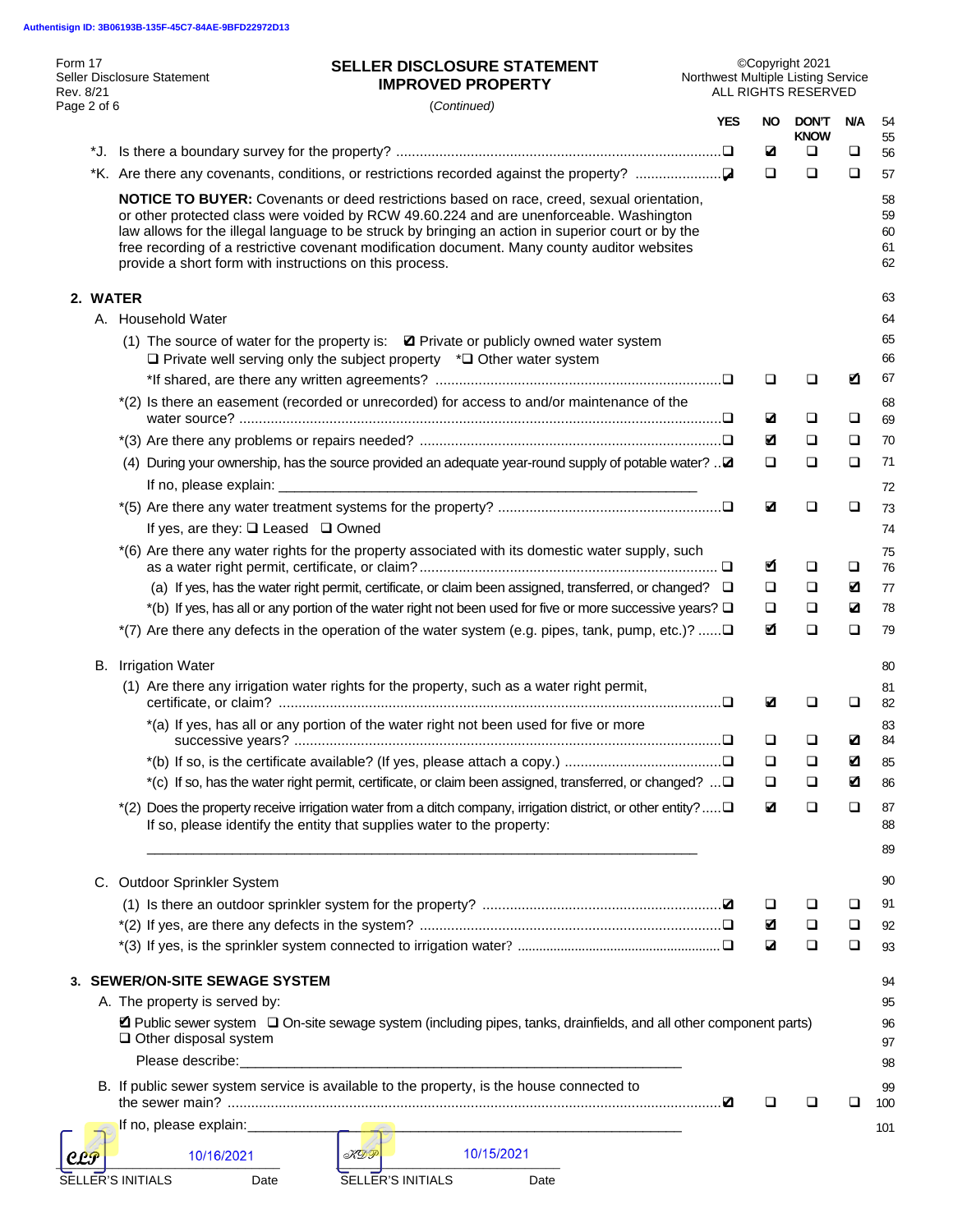| Form 17<br>Rev. 8/21 | <b>SELLER DISCLOSURE STATEMENT</b><br>Seller Disclosure Statement<br><b>IMPROVED PROPERTY</b>                                                                                                                                                                                                                                                                                                                                                                                                                                     | Northwest Multiple Listing Service |                         | ©Copyright 2021<br>ALL RIGHTS RESERVED |            |                                                             |
|----------------------|-----------------------------------------------------------------------------------------------------------------------------------------------------------------------------------------------------------------------------------------------------------------------------------------------------------------------------------------------------------------------------------------------------------------------------------------------------------------------------------------------------------------------------------|------------------------------------|-------------------------|----------------------------------------|------------|-------------------------------------------------------------|
| Page 3 of 6          | (Continued)                                                                                                                                                                                                                                                                                                                                                                                                                                                                                                                       | <b>YES</b>                         | NO.                     | <b>DON'T</b>                           | <b>N/A</b> |                                                             |
|                      | *C. Is the property subject to any sewage system fees or charges in addition to those covered<br>in your regularly billed sewer or on-site sewage system maintenance service?                                                                                                                                                                                                                                                                                                                                                     |                                    | $\overline{\mathbf{u}}$ | <b>KNOW</b><br>$\Box$                  | $\Box$     | 102<br>103<br>104                                           |
|                      | D. If the property is connected to an on-site sewage system:                                                                                                                                                                                                                                                                                                                                                                                                                                                                      |                                    |                         |                                        |            | 105                                                         |
|                      | *(1) Was a permit issued for its construction, and was it approved by the local health                                                                                                                                                                                                                                                                                                                                                                                                                                            |                                    | ❏                       | $\Box$                                 | Ø          | 106<br>107                                                  |
|                      |                                                                                                                                                                                                                                                                                                                                                                                                                                                                                                                                   |                                    |                         |                                        |            | 108                                                         |
|                      |                                                                                                                                                                                                                                                                                                                                                                                                                                                                                                                                   |                                    | ❏                       | ❏                                      | Ø          | 109                                                         |
|                      |                                                                                                                                                                                                                                                                                                                                                                                                                                                                                                                                   |                                    |                         | $\Box$                                 | ₫          | 110                                                         |
|                      |                                                                                                                                                                                                                                                                                                                                                                                                                                                                                                                                   |                                    |                         |                                        |            | 111                                                         |
|                      | (5) For how many bedrooms was the on-site sewage system approved? ______ bedrooms                                                                                                                                                                                                                                                                                                                                                                                                                                                 |                                    |                         | $\Box$                                 | Ø          | 112                                                         |
|                      | E. Are all plumbing fixtures, including laundry drain, connected to the sewer/on-site                                                                                                                                                                                                                                                                                                                                                                                                                                             |                                    | $\Box$                  | $\Box$                                 | □          | 113<br>114                                                  |
|                      |                                                                                                                                                                                                                                                                                                                                                                                                                                                                                                                                   |                                    |                         |                                        |            | 115                                                         |
|                      |                                                                                                                                                                                                                                                                                                                                                                                                                                                                                                                                   |                                    | $\Box$                  | $\Box$                                 | Ø          | 116                                                         |
|                      | G. Is the on-site sewage system, including the drainfield, located entirely within the                                                                                                                                                                                                                                                                                                                                                                                                                                            |                                    | □                       | $\Box$                                 | Ø          | 117<br>118                                                  |
|                      | If no, please explain: The contract of the contract of the contract of the contract of the contract of the contract of the contract of the contract of the contract of the contract of the contract of the contract of the con                                                                                                                                                                                                                                                                                                    |                                    |                         |                                        |            | 119                                                         |
|                      | *H. Does the on-site sewage system require monitoring and maintenance services more frequently                                                                                                                                                                                                                                                                                                                                                                                                                                    |                                    | □                       | □                                      | Ø          | 120<br>121                                                  |
|                      | NOTICE: IF THIS RESIDENTIAL REAL PROPERTY DISCLOSURE IS BEING COMPLETED FOR NEW CONSTRUCTION<br>WHICH HAS NEVER BEEN OCCUPIED, SELLER IS NOT REQUIRED TO COMPLETE THE QUESTIONS LISTED IN ITEM 4<br>(STRUCTURAL) OR ITEM 5 (SYSTEMS AND FIXTURES).<br><b>4. STRUCTURAL</b>                                                                                                                                                                                                                                                        |                                    |                         |                                        |            | 122<br>123<br>124<br>125                                    |
|                      |                                                                                                                                                                                                                                                                                                                                                                                                                                                                                                                                   |                                    | O                       | ❏                                      | O          | 126                                                         |
|                      |                                                                                                                                                                                                                                                                                                                                                                                                                                                                                                                                   |                                    | □                       | $\Box$                                 | ₫          | 127                                                         |
|                      |                                                                                                                                                                                                                                                                                                                                                                                                                                                                                                                                   |                                    | Ø                       | $\Box$                                 | $\Box$     | 128                                                         |
|                      |                                                                                                                                                                                                                                                                                                                                                                                                                                                                                                                                   |                                    | $\Box$                  | $\Box$                                 | ₫          | 129                                                         |
|                      |                                                                                                                                                                                                                                                                                                                                                                                                                                                                                                                                   |                                    | $\Box$                  | $\Box$                                 | Ø          | 130                                                         |
|                      | If yes, year of original construction: 2007                                                                                                                                                                                                                                                                                                                                                                                                                                                                                       |                                    | ❏                       | □                                      | ❏          | 131<br>132                                                  |
|                      | *E. Has there been any settling, slippage, or sliding of the property or its improvements?                                                                                                                                                                                                                                                                                                                                                                                                                                        |                                    | Ø                       | ❏                                      | □          | 133                                                         |
| *F.                  | Are there any defects with the following: (If yes, please check applicable items and explain) □                                                                                                                                                                                                                                                                                                                                                                                                                                   |                                    | Ø                       | $\Box$                                 | $\Box$     | 134                                                         |
|                      | $\Box$ Decks<br>$\Box$ Foundations<br>□ Exterior Walls<br>$\Box$ Interior Walls<br>$\Box$ Chimneys<br>$\Box$ Fire Alarms<br>$\Box$ Doors<br>$\Box$ Windows<br>$\Box$ Patio<br>□ Slab Floors<br>$\Box$ Ceilings<br>$\Box$ Driveways<br>$\Box$ Pools<br>$\Box$ Hot Tub<br>$\Box$ Sauna<br>$\Box$ Sidewalks<br>$\Box$ Outbuildings<br>$\Box$ Fireplaces<br>□ Garage Floors<br>$\Box$ Walkways<br>$\Box$ Siding<br>□ Wood Stoves<br>$\Box$ Incline Elevators<br>$\Box$ Elevators<br>$\Box$ Stairway Chair Lifts<br>□ Wheelchair Lifts |                                    |                         |                                        |            | 135<br>136<br>137<br>138<br>139<br>140<br>141<br>142<br>143 |
|                      | If yes, when and by whom was the inspection completed?<br><b>Clark Inspections Services, 10/14/21</b>                                                                                                                                                                                                                                                                                                                                                                                                                             |                                    | $\Box$                  | □                                      | $\Box$     | 144<br>145<br>146                                           |
|                      | H. During your ownership, has the property had any wood destroying organism or pest infestation?                                                                                                                                                                                                                                                                                                                                                                                                                                  |                                    | Ø                       | ❏                                      | □          | 147                                                         |
|                      |                                                                                                                                                                                                                                                                                                                                                                                                                                                                                                                                   |                                    | □                       | □                                      | □          | 148                                                         |
|                      |                                                                                                                                                                                                                                                                                                                                                                                                                                                                                                                                   |                                    | □                       | $\Box$                                 | ₫          | 149                                                         |
|                      | 101150001                                                                                                                                                                                                                                                                                                                                                                                                                                                                                                                         |                                    |                         |                                        |            |                                                             |

| . |                   | . <u>.</u> . | .   |                       | 19/19/29 <b>21</b> |
|---|-------------------|--------------|-----|-----------------------|--------------------|
|   | SELLER'S INITIALS |              | ו⊐ר | <b>.ER'S INITIALS</b> | ⊇ate               |

| )ate |  |
|------|--|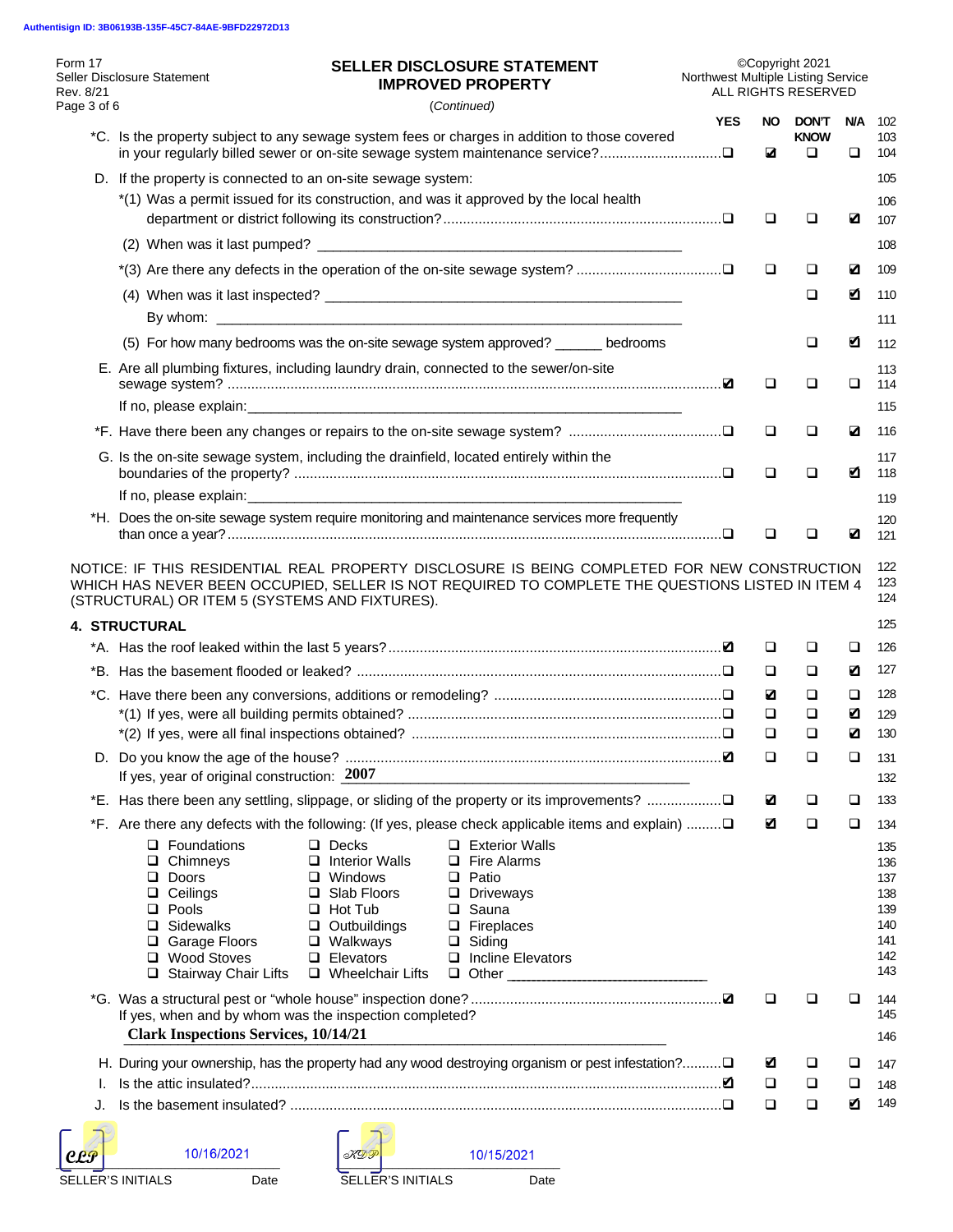| Form 17<br>Rev. 8/21 | <b>SELLER DISCLOSURE STATEMENT</b><br>Seller Disclosure Statement<br><b>IMPROVED PROPERTY</b>                                                                                                                                 |            |                  | ©Copyright 2021<br>Northwest Multiple Listing Service<br>ALL RIGHTS RESERVED |                  |
|----------------------|-------------------------------------------------------------------------------------------------------------------------------------------------------------------------------------------------------------------------------|------------|------------------|------------------------------------------------------------------------------|------------------|
| Page 4 of 6          | (Continued)                                                                                                                                                                                                                   | <b>YES</b> | <b>NO</b>        | <b>DON'T</b>                                                                 | <b>N/A</b>       |
|                      | <b>5. SYSTEMS AND FIXTURES</b>                                                                                                                                                                                                |            |                  | <b>KNOW</b>                                                                  |                  |
|                      | *A. If any of the following systems or fixtures are included with the transfer, are there any defects?<br>If yes, please explain:                                                                                             |            |                  |                                                                              |                  |
|                      |                                                                                                                                                                                                                               |            | Ø<br>Ø           | $\Box$<br>$\Box$                                                             | $\Box$<br>$\Box$ |
|                      |                                                                                                                                                                                                                               |            | ସ                | $\Box$                                                                       | $\Box$           |
|                      |                                                                                                                                                                                                                               |            | ₫<br>$\Box$      | $\Box$<br>$\Box$                                                             | $\Box$<br>$\Box$ |
|                      |                                                                                                                                                                                                                               |            | $\Box$           | $\Box$                                                                       | Ø                |
|                      |                                                                                                                                                                                                                               |            | Ø                | $\Box$                                                                       | $\Box$           |
|                      |                                                                                                                                                                                                                               |            | $\Box$           | $\Box$<br>$\Box$                                                             | Ø                |
|                      | Other<br>*B. If any of the following fixtures or property is included with the transfer, are they leased?                                                                                                                     |            | $\Box$           |                                                                              | ₫                |
|                      | (If yes, please attach copy of lease.)                                                                                                                                                                                        |            |                  |                                                                              | ସ                |
|                      |                                                                                                                                                                                                                               |            | $\Box$<br>□      | $\Box$<br>$\Box$                                                             | ิส               |
|                      |                                                                                                                                                                                                                               |            | $\Box$           | $\Box$                                                                       | ิศ               |
|                      | Other:<br>and a strategic control of the strategic control of the strategic control of the strategic control of the strategic                                                                                                 | O.         | □                | $\Box$                                                                       | ସ                |
|                      | *C. Are any of the following kinds of wood burning appliances present at the property?                                                                                                                                        |            |                  |                                                                              |                  |
|                      |                                                                                                                                                                                                                               |            | Q                | $\Box$                                                                       | $\Box$           |
|                      | □ CONFIDENTIAL RESERVED THE STATE STATE STATE STATE STATE STATE STATE STATE STATE STATE STATE STATE STATE STATE STATE STATE STATE STATE STATE STATE STATE STATE STATE STATE STATE STATE STATE STATE STATE STATE STATE STATE S |            | ☑<br>Ø           | $\Box$<br>$\Box$                                                             | $\Box$<br>$\Box$ |
|                      |                                                                                                                                                                                                                               |            | Ø                | $\Box$                                                                       | □                |
|                      | If yes, are all of the (1) woodstoves or (2) fireplace inserts certified by the U.S. Environmental                                                                                                                            |            |                  |                                                                              |                  |
|                      |                                                                                                                                                                                                                               |            | $\Box$           | $\Box$                                                                       | ₫                |
|                      | D. Is the property located within a city, county, or district or within a department of natural                                                                                                                               |            | $\Box$           | $\Box$                                                                       | ❏                |
|                      | Is the property equipped with carbon monoxide alarms? (Note: Pursuant to RCW 19.27.530, Seller<br>Е.                                                                                                                          |            |                  |                                                                              |                  |
|                      | must equip the residence with carbon monoxide alarms as required by the state building code.)                                                                                                                                 |            | $\Box$<br>$\Box$ | □                                                                            | ❏<br>□           |
|                      | F.<br>(Note: Pursuant to RCW 43.44.110, if the property is not equipped with at least one smoke<br>detection device, at least one must be provided by the seller.)                                                            |            |                  | $\Box$                                                                       |                  |
| G.                   | Provider: Comcast or Fios                                                                                                                                                                                                     |            | □                | ❏                                                                            | □                |
|                      | 6. HOMEOWNERS' ASSOCIATION/COMMON INTERESTS                                                                                                                                                                                   |            |                  |                                                                              |                  |
|                      |                                                                                                                                                                                                                               |            | □                | □                                                                            | □                |
|                      | Name of Association and contact information for an officer, director, employee, or other authorized<br>agent, if any, who may provide the association's financial statements, minutes, bylaws, fining policy,                 |            |                  |                                                                              |                  |
|                      | and other information that is not publicly available: Joseph Rivera 425-688-2004                                                                                                                                              |            |                  |                                                                              |                  |
|                      |                                                                                                                                                                                                                               |            | □                | □                                                                            | ❏                |
|                      | \$138.00<br>per $\blacksquare$ month $\square$ year                                                                                                                                                                           |            |                  |                                                                              |                  |
|                      |                                                                                                                                                                                                                               |            |                  |                                                                              |                  |
|                      |                                                                                                                                                                                                                               |            | Ø                | □                                                                            | □                |
|                      | *D. Are there any shared "common areas" or any joint maintenance agreements (facilities<br>such as walls, fences, landscaping, pools, tennis courts, walkways, or other areas                                                 |            |                  |                                                                              |                  |
|                      |                                                                                                                                                                                                                               |            | □                | ❏                                                                            | □                |
|                      | 7. ENVIRONMENTAL                                                                                                                                                                                                              |            |                  |                                                                              |                  |
|                      | *A. Have there been any flooding, standing water, or drainage problems on the property                                                                                                                                        |            |                  |                                                                              |                  |
|                      |                                                                                                                                                                                                                               |            | Ø                | ⊔                                                                            | □                |
|                      |                                                                                                                                                                                                                               |            | Ø                | $\Box$                                                                       | □                |
|                      | *C. Is there any material damage to the property from fire, wind, floods, beach movements,                                                                                                                                    |            |                  |                                                                              |                  |
|                      |                                                                                                                                                                                                                               |            | Ø<br>Ø           | □                                                                            | □                |
|                      | *E. Are there any substances, materials, or products in or on the property that may be environmental                                                                                                                          |            |                  | $\Box$                                                                       | $\Box$           |
|                      | concerns, such as asbestos, formaldehyde, radon gas, lead-based paint, fuel or chemical                                                                                                                                       |            |                  |                                                                              |                  |
|                      |                                                                                                                                                                                                                               |            | Ø                | O                                                                            | □                |
|                      |                                                                                                                                                                                                                               |            | Ø                | ❏                                                                            | ❏                |
|                      |                                                                                                                                                                                                                               |            |                  |                                                                              |                  |

| Date |
|------|
|------|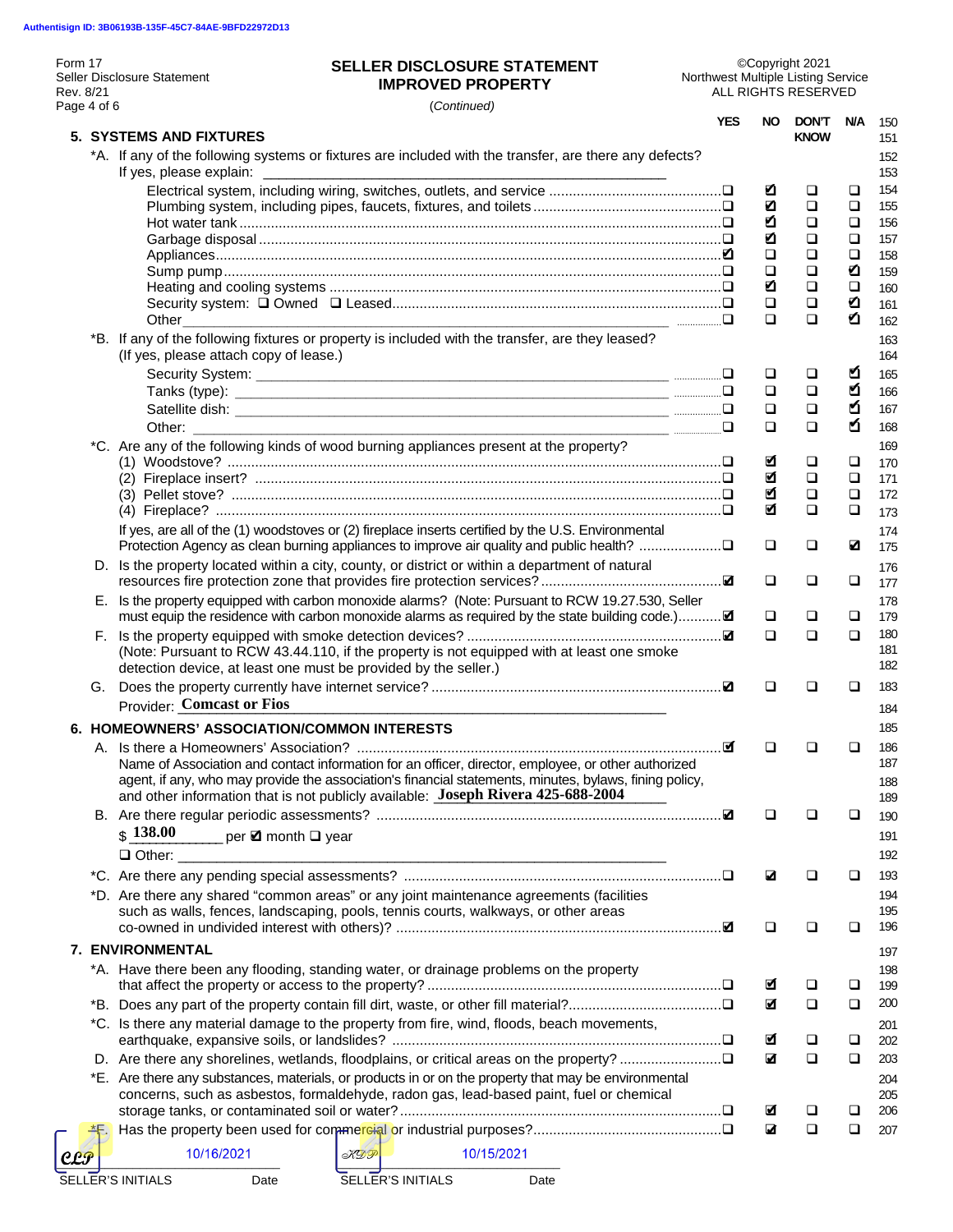Form 17 Seller Disclosure Statement Rev. 8/21 Page 5 of 6 (*Continued*)

# **SELLER DISCLOSURE STATEMENT IMPROVED PROPERTY**

©Copyright 20 Northwest Multiple Listing Service ALL RIGHTS RESERVED

> 244 245 246

|    | r ago o or o                                                                                                                                                                                                                                                                                                                                                                                                      | <b>YES</b> | <b>NO</b>               | <b>DON'T</b><br><b>KNOW</b> | <b>N/A</b> |
|----|-------------------------------------------------------------------------------------------------------------------------------------------------------------------------------------------------------------------------------------------------------------------------------------------------------------------------------------------------------------------------------------------------------------------|------------|-------------------------|-----------------------------|------------|
|    |                                                                                                                                                                                                                                                                                                                                                                                                                   |            | Ø                       | $\Box$                      | ❏          |
|    | *H. Are there transmission poles or other electrical utility equipment installed, maintained, or                                                                                                                                                                                                                                                                                                                  |            |                         |                             |            |
|    | buried on the property that do not provide utility service to the structures on the property?□                                                                                                                                                                                                                                                                                                                    |            | 0                       | $\Box$                      | $\Box$     |
|    |                                                                                                                                                                                                                                                                                                                                                                                                                   |            | ☑                       | $\Box$                      | □          |
|    |                                                                                                                                                                                                                                                                                                                                                                                                                   |            | ☑                       | $\Box$                      | ❏          |
|    | *K. Are there any radio towers in the area that cause interference with cellular telephone reception?                                                                                                                                                                                                                                                                                                             |            | $\overline{\mathbf{u}}$ | $\Box$                      | ❏          |
|    |                                                                                                                                                                                                                                                                                                                                                                                                                   |            |                         |                             | ď          |
|    | A. Presence of lead-based paint and/or lead-based paint hazards (check one below):                                                                                                                                                                                                                                                                                                                                |            |                         |                             |            |
|    | Known lead-based paint and/or lead-based paint hazards are present in the housing<br>□<br>(explain).                                                                                                                                                                                                                                                                                                              |            |                         |                             |            |
|    | Seller has no knowledge of lead-based paint and/or lead-based paint hazards in the housing.                                                                                                                                                                                                                                                                                                                       |            |                         |                             |            |
| В. | Records and reports available to the Seller (check one below):                                                                                                                                                                                                                                                                                                                                                    |            |                         |                             |            |
|    | Seller has provided the purchaser with all available records and reports pertaining to<br>▫                                                                                                                                                                                                                                                                                                                       |            |                         |                             |            |
|    | lead-based paint and/or lead-based paint hazards in the housing (list documents below).                                                                                                                                                                                                                                                                                                                           |            |                         |                             |            |
|    |                                                                                                                                                                                                                                                                                                                                                                                                                   |            |                         |                             |            |
|    | Seller has no reports or records pertaining to lead-based paint and/or lead-based paint hazards in the housing.<br>o                                                                                                                                                                                                                                                                                              |            |                         |                             |            |
|    | 9. MANUFACTURED AND MOBILE HOMES                                                                                                                                                                                                                                                                                                                                                                                  |            |                         |                             |            |
|    | If the property includes a manufactured or mobile home,                                                                                                                                                                                                                                                                                                                                                           |            |                         |                             |            |
|    |                                                                                                                                                                                                                                                                                                                                                                                                                   |            | □                       | $\Box$                      | Ø          |
|    | If yes, please describe the alterations:<br><u> 2008 - Januar Lander, maria eta idazlear (h. 2008).</u>                                                                                                                                                                                                                                                                                                           |            |                         |                             |            |
|    |                                                                                                                                                                                                                                                                                                                                                                                                                   |            | $\Box$                  | $\Box$                      | ☑          |
|    |                                                                                                                                                                                                                                                                                                                                                                                                                   |            | $\Box$                  | $\Box$                      | Ø          |
|    | <b>10. FULL DISCLOSURE BY SELLERS</b>                                                                                                                                                                                                                                                                                                                                                                             |            |                         |                             |            |
|    | A. Other conditions or defects:                                                                                                                                                                                                                                                                                                                                                                                   |            |                         |                             |            |
|    | *Are there any other existing material defects affecting the property that a prospective                                                                                                                                                                                                                                                                                                                          |            | Ø                       | $\Box$                      | ❏          |
|    |                                                                                                                                                                                                                                                                                                                                                                                                                   |            |                         |                             |            |
|    | <b>B.</b> Verification<br>The foregoing answers and attached explanations (if any) are complete and correct to the best of Seller's knowledge and<br>Seller has received a copy hereof. Seller agrees to defend, indemnify and hold real estate licensees harmless from and<br>against any and all claims that the above information is inaccurate. Seller authorizes real estate licensees, if any, to deliver a |            |                         |                             |            |
|    | copy of this disclosure statement to other real estate licensees and all prospective buyers of the property.                                                                                                                                                                                                                                                                                                      |            |                         |                             |            |
|    | <b>Authentisign</b><br>10/16/2021<br>Chantal L Porter<br><u> Kevin D'Ponten</u>                                                                                                                                                                                                                                                                                                                                   |            |                         | 10/15/2021                  |            |

 **1K- See title report for CC&R's**

Ī

**2C - Sprinkler system belongs to HOA to serve common areas**

247 248 249 250 **4A - Minor roof leak in January 2020 which resulted in small stains on ceiling. Roof and attic were thoroughly inspected and the whole roof and some of the plywood for the roof were replaced by Axis Roofing. Ceiling was repaired and there have been no problems since.**

**5A - The refrigerator's water dispenser appears to have a small leak. The water is shut off at this time.**

**6D – See title report to see more information on common areas**